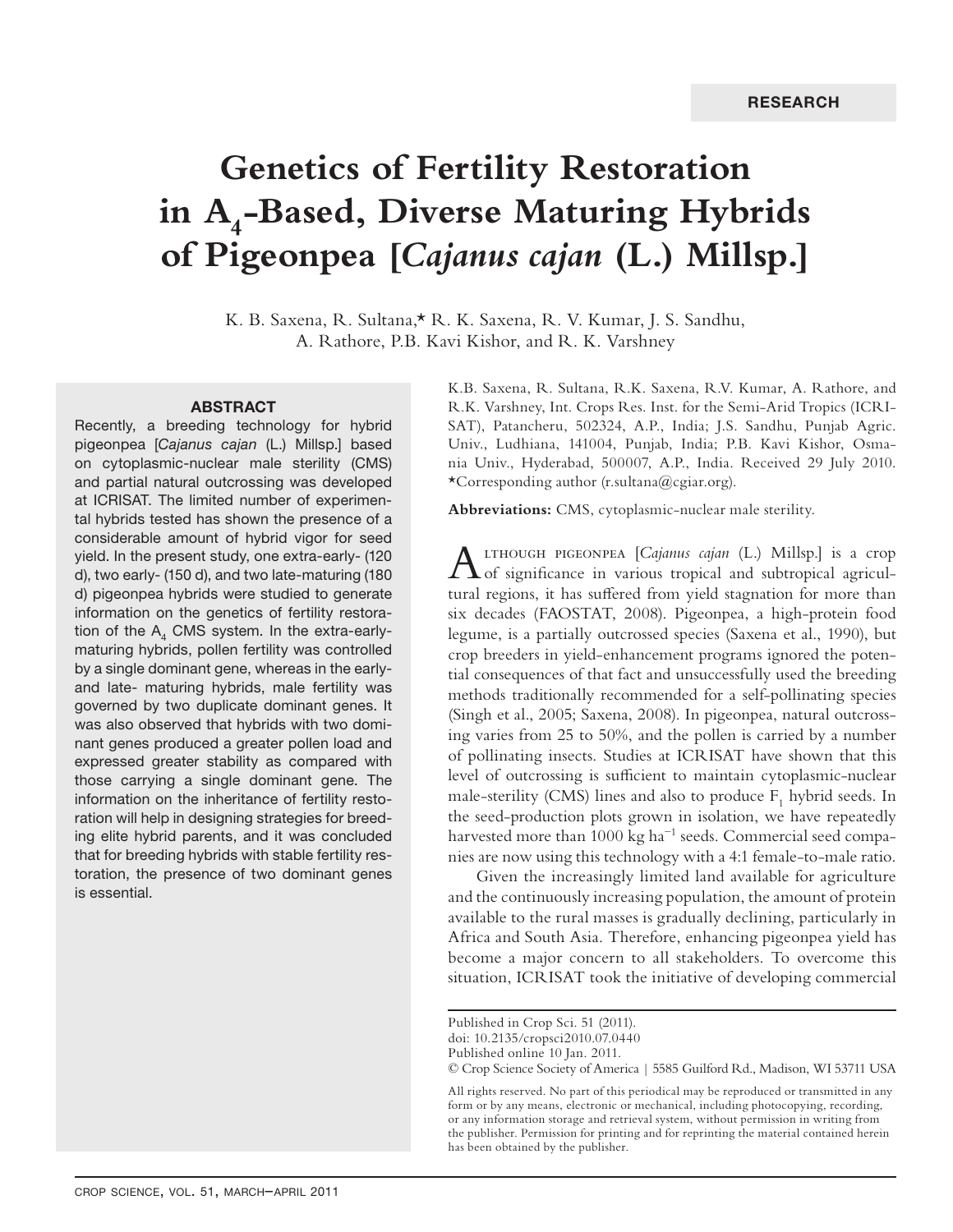hybrids, an approach that has never been used with any food legume until now. To achieve this goal, the availability of a stable CMS system was essential. The initial breeding efforts in this direction were unsuccessful (Reddy and Faris, 1981), but a breakthrough was achieved by Saxena et al. (2005) when they bred the CMS line ICPA 2039, which is based on cytoplasm derived from *Cajanus cajanifolius* [(Hains) van der Measen comb. Nov], a wild relative of pigeonpea, and designated it as  $A_4$ . This CMS line was found to be stable across environments and had good ability to restore male fertility in hybrid combinations.

Because pigeonpea is cultivated under diverse environments and cropping systems with specific maturity and plant-type requirements (Saxena, 2008), the CMS trait from ICPA 2039 was transferred to extra-early (ICPA 2089), early (ICPA 2039), and late-maturing (ICPA 2043) lines to facilitate the development of hybrids in diverse maturity groups for different agroclimatic zones. Information on the genetics of fertility restoration helped in designing strategies for breeding elite hybrid parents, and this paper reports the genetics of fertility restoration in five crosses of three maturity groups.

# MATERIALS AND METHODS

Our experience in the hybrid-breeding program for the past 3 yr has indicated that, in contrast to early- and late-maturing types, fertility restoration in extra-early-maturing hybrids was poor and highly erratic when tested across several locations. Therefore, as a first step to identify stable extra-earlymaturing fertility restorers, ICPA 2089 was crossed with 11 inbreds of similar maturity, and the  $F_1$  progeny were grown in 2008 at four locations: three in northern India (Gurdaspur, Faridkot, and Ludhiana, 30–32° N) and one in southern India (Patancheru, 17° N). At each location, every  $F_1$  plant (Table 1) was examined for pollen fertility. On the basis of the stability of fertility restoration, hybrid PHP 42 (ICPA 2089 × PHR 31) was selected for studying the inheritance of fertility restoration.

For that purpose, crosses were made within maturity groups. The extra-early A line (ICPA 2089) was crossed to PHR 31. The early-maturing A line (ICPA 2039) was crossed to both ICPR 2438 and ICPR 2447, while the late-maturing male-sterile line (ICPA 2043) was crossed to two restorer lines: ICPR 2671 and ICPR 3467 (Table 2). Segregation for fertility restoration was studied in the  $F_1$ ,  $F_2$ , and  $BC_1F_1$  generations in the extra-early and late-maturing crosses at Patancheru. In addition, in one late-maturing cross (ICPA 2043  $\times$  ICPR 3467), 53 fertile  $F_3$  offspring were also assessed for segregation. In the early-maturing materials, backcross seed could not be produced due to severe damage caused by pod borers (*Maruca testulalis* Geyer.). For assessing pollen fertility, 10 fully grown but unopened floral buds were harvested from different parts of the plants between 9 and 11 a.m. Anthers from the sampled flowers were removed and squashed in 1% acetocarmine solution. Three microscopic fields on each slide were examined under the light microscope. Counts for fertile and sterile pollen grains were made, pollen grains being considered fertile if they were stained with dye (deep red color). Within each population,

discrimination among the plants for male-fertility restorers and nonrestorers was done on the basis of their pollen-fertility data. Plants with more than 85% (mean of 10 observations) stained pollen grains were classified as male fertile, whereas those with less than 5% pollen fertility were considered male sterile. Only six plants were found to be partially male sterile, but on selfing, these plants also did not set pods and therefore were considered male sterile. The data thus obtained were subjected to chi-square analyses for testing their goodness of fit to different expected phenotypic ratios.

# RESULTS

## Extra-Early-Maturing Crosses

For inheritance studies of extra-early-maturing crosses, 11  $\rm F_1$  hybrids were made with ICPA 2089 to identify good fertility restorers. Each hybrid was grown at four locations and examined for fertility restoration (Table 1). Significant effects of the location on the expression of pollen fertility were clear: the highest mean pollen fertility (65.2%) was recorded at Gurdaspur, whereas the lowest fertility restoration (37.9%) occurred at Ludhiana (Table 1). Pollen fertility of the hybrids at the other two locations was more or less similar (55.1 and 53.1% at Faridkot and Patancheru, respectively). The hybrid PHP 42 (ICPA 2089  $\times$  PHR 31) had the highest mean pollen fertility (83.8%) across the locations. This hybrid recorded 100 and 94.4% fertility restoration at Gurdaspur and Patancheru, respectively, and hence, was selected for inheritance study.

In the  $\mathrm{F}_1$  generation of the hybrid PHP 42, 17 of the 18 plants grown were male fertile, demonstrating the dominance of fertility restoration (Table 2). Visual observations on pollen load in the buds showed that in comparison to the inbred male parents, the fertile hybrid plants produced fewer pollen grains. The partially male-sterile plants were found to have pollen fertility between 20 and 50%, but the pollen grains were small. These partially male-sterile plants were also examined for pod set under controlled pollination (selfing), and only 4 plants produced any pods: one or two underdeveloped pods with one small, darkcolored seed in each pod. Consequently, such plants were considered male sterile for the chi-square analyses. The overall segregation for male sterility in the  $\mathrm{F}_2$  generation (115 fertile and 32 sterile) fit well with the expected ratio of 3 fertile to 1 sterile ( $p = 0.37$ ). In the BC<sub>1</sub>F<sub>1</sub> generation, the fertile and sterile segregants were almost equal in number and fit well with the expected 1:1 ratio ( $p = 0.05$ ), confirming that a single dominant gene governed the pollen fertility in PHP 42.

#### Early-Maturing Crosses

Two early-maturing crosses were made with ICPA 2039, one with ICPR 2438 and the other with ICPR 2447 as the male parents. Both of these crosses behaved in a similar manner as far as the segregation of male fertility and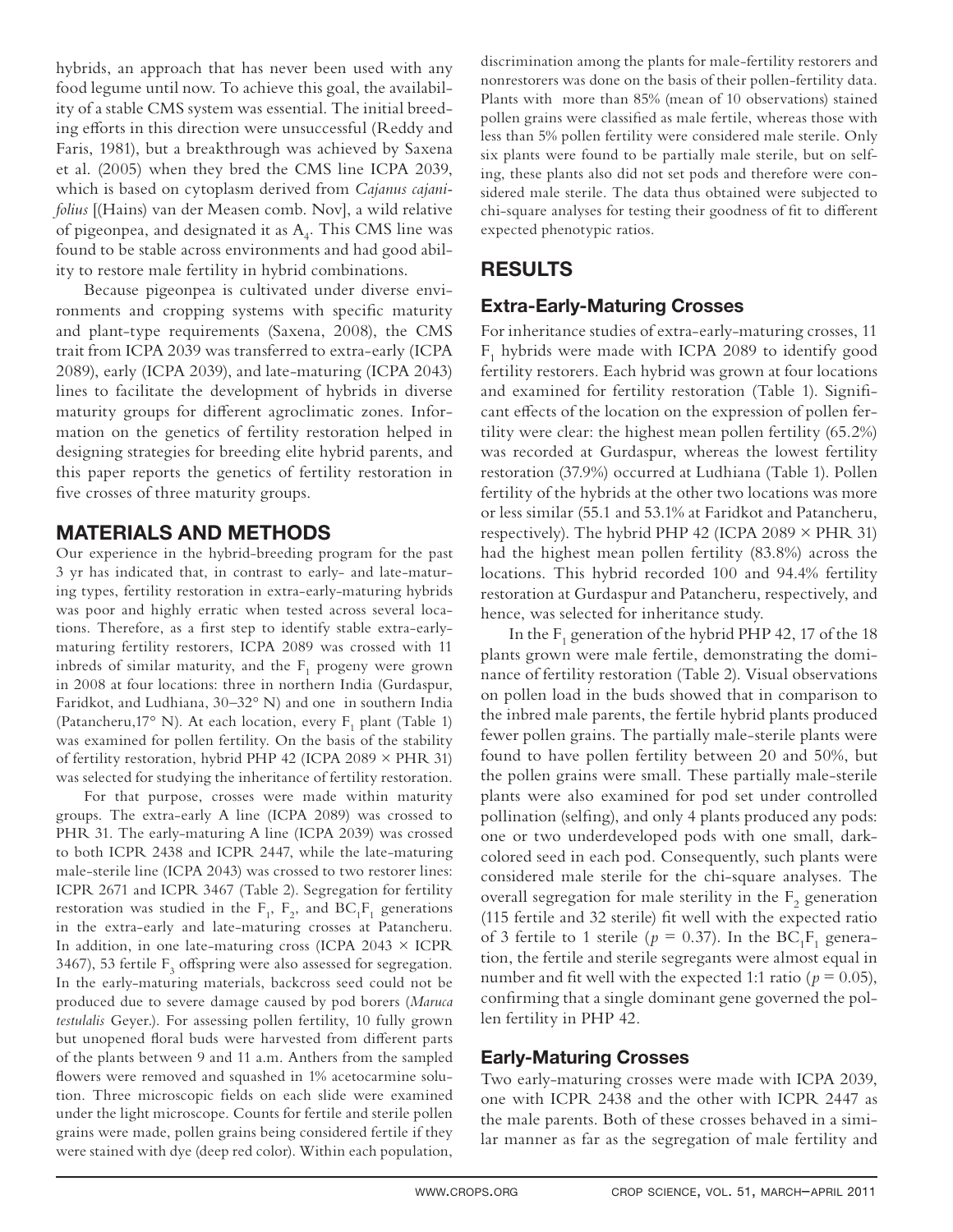Table 1. Fertility restoration of 11 extra-early-maturing pigeonpea hybrids at four locations during the rainy season, 2009.

|               | Parentage                | Fertility restoration   |            |                |            |            |  |  |  |
|---------------|--------------------------|-------------------------|------------|----------------|------------|------------|--|--|--|
| Hybrid        |                          | Gurdaspur               | Faridkot   | Patancheru     | Ludhiana   | Mean       |  |  |  |
|               |                          |                         |            | $-\frac{9}{6}$ |            |            |  |  |  |
| <b>PHP 32</b> | ICPA 2089 $\times$ PHR21 | $37.5(16)$ <sup>†</sup> | 30.8(13)   | 35.0(20)       | 21.7(23)   | 31.3(72)   |  |  |  |
| <b>PHP 33</b> | ICPA 2089 $\times$ PHR22 | 60.0 (10)               | 50.0(12)   | 55.6(18)       | 50.0 (26)  | 53.9 (66)  |  |  |  |
| <b>PHP 34</b> | ICPA 2089 $\times$ PHR23 | 66.7 (15)               | 73.3 (15)  | 75.0 (20)      | 47.6 (21)  | 65.7 (71)  |  |  |  |
| <b>PHP 35</b> | ICPA 2089 $\times$ PHR24 | 37.5(8)                 | 56.3(16)   | 63.2 (19)      | 36.4(22)   | 48.3 (65)  |  |  |  |
| <b>PHP 36</b> | ICPA 2089 $\times$ PHR25 | 60.0 (10)               | 33.3(6)    | 30.0(20)       | 23.1(26)   | 36.6(62)   |  |  |  |
| <b>PHP 37</b> | ICPA 2089 x PHR26        | 83.3(6)                 | 60.0(15)   | 31.6(19)       | 29.4 (17)  | 51.1(57)   |  |  |  |
| <b>PHP 38</b> | ICPA 2089 $\times$ PHR27 | 83.3(6)                 | 56.3 (16)  | 68.4 (19)      | 26.1(23)   | 58.5 (64)  |  |  |  |
| <b>PHP 39</b> | ICPA 2089 $\times$ PHR28 | 42.9(7)                 | 57.1(14)   | 47.4 (19)      | 58.8 (17)  | 51.5(57)   |  |  |  |
| <b>PHP 40</b> | ICPA 2089 $\times$ PHR29 | 71.4(7)                 | 55.6(9)    | 27.8(18)       | 43.5 (23)  | 49.6 (57)  |  |  |  |
| <b>PHP 41</b> | ICPA 2089 $\times$ PHR30 | 75.0(4)                 | 62.5(16)   | 55.6(18)       | 10.5(19)   | 50.9(57)   |  |  |  |
| <b>PHP 42</b> | ICPA 2089 $\times$ PHR31 | 100.0(11)               | 70.6 (17)  | 94.4 (18)      | 70.0 (20)  | 83.8 (66)  |  |  |  |
| Location mean |                          | 65.2 (100)              | 55.1 (149) | 53.1 (208)     | 37.9 (237) | 52.8 (694) |  |  |  |

†Numbers in parentheses are numbers of plants.

|  |  | Table 2. Segregation for male fertility and sterility in $F_1$ , $F_2$ , and BC <sub>1</sub> F <sub>1</sub> generations and their chi-square tests. |
|--|--|-----------------------------------------------------------------------------------------------------------------------------------------------------|
|--|--|-----------------------------------------------------------------------------------------------------------------------------------------------------|

|                             |                |       | No. of plants |                |                |                                  |             |
|-----------------------------|----------------|-------|---------------|----------------|----------------|----------------------------------|-------------|
| <b>Crosses</b>              | Generation     | Total | Fertile       | <b>Sterile</b> | Expected ratio | $\chi^2$ calculated <sup>†</sup> | Probability |
| Extra-early-maturing hybrid |                |       |               |                |                |                                  |             |
| ICPA 2089 x PHR 31          | $F_{\rm 1}$    | 18    | 17            | 01             | 1:0            |                                  |             |
|                             | F <sub>2</sub> | 147   | 115           | 32             | 3:1            | 0.82                             | 0.37        |
|                             | $BC_1F_1$      | 187   | 107           | 80             | 1:1            | 3.90                             | 0.05        |
| Early-maturing hybrids      |                |       |               |                |                |                                  |             |
| ICPA 2039 x ICPR 2438       | $F_{\rm 1}$    | 175   | 175           | $\circ$        | 1:0            |                                  |             |
|                             | $\mathsf{F}_2$ | 225   | 212           | 13             | 15:1           | 0.09                             | 0.77        |
| ICPA 2039 × ICPR 2447       | $F_{1}$        | 170   | 170           | $\circ$        | 1:0            | -                                | -           |
|                             | $\mathsf{F}_2$ | 222   | 210           | 12             | 15:1           | 0.27                             | 0.60        |
| Late-maturing hybrids       |                |       |               |                |                |                                  |             |
| ICPA 2043 × ICPR 2671       | $\mathsf{F}_i$ | 138   | 138           | $\circ$        | 1:0            |                                  |             |
|                             | $\mathsf{F}_2$ | 238   | 223           | 15             | 15:1           | 0.00                             | 0.97        |
|                             | $BC_1F_1$      | 138   | 98            | 40             | 3:1            | 1.17                             | 0.28        |
| ICPA 2043 × ICPR 3467       | F,             | 90    | 90            | $\circ$        | 1:0            |                                  |             |
|                             | F <sub>2</sub> | 230   | 216           | 14             | 15:1           | 0.01                             | 0.92        |
|                             | $BC_1F_1$      | 189   | 140           | 49             | 3:1            | 0.09                             | 0.77        |

<sup>†</sup>For each generation,  $\chi^2$  calculated separately segregating for male fertility and sterility.

sterility was concerned. In the  $\mathrm{F}_1$  generation, dominance of male fertility was observed, whereas in  $F_2$  generation, the populations segregated and fitted well with the expected digenic duplicate dominant ratio (Table 2) of 15 fertile to 1 sterile ( $p = 0.60$  for cross 1 and  $p = 0.77$  for cross 2).

#### Late-Maturing Crosses

Two late-maturing fertility restorers, ICPR 3467 and ICPR 2671, were crossed with ICPA 2043. The complete dominance of fertility-restoring genes was observed in the  $\mathrm{F}_1$  generation, where all the hybrid plants were fully fertile and had a good pollen load. In the  $F_2$  generation, both of the hybrids exhibited a digenic ratio with a duplicate dominant (15:1 ratio) gene action. This hypothesis of gene action was confirmed in the  $\mathrm{BC}_1\mathrm{F}_1$  generation of both of

the crosses (Table 2), where the ratio of 3 fertile to 1 sterile was observed.

In the  $F_3$  generation of cross ICPA 2043  $\times$  ICPR 3467, out of 96 random fertile progeny grown, 53 segregated for fertility or sterility (Table 3), whereas 43 did not segregate. This segregation pattern fitted well with the expected ratio of 8 segregating to 7 nonsegregating  $(p = 0.72)$ . The variation observed within the 53 segregating progeny (Table 3) indicated the presence of two subgroups. Subgroup I, with 33 progeny, segregated in a dihybrid ratio of 15 fertile to 1 sterile (pooled  $p = 0.94$ ), while in subgroup II (20 progeny) the progeny segregated only for one gene, resulting in a ration of 3 fertile to 1 sterile (pooled  $p = 0.28$ ). Overall the two subgroups segregated in the expected ratio of 1:1 ( $p = 0.07$ ).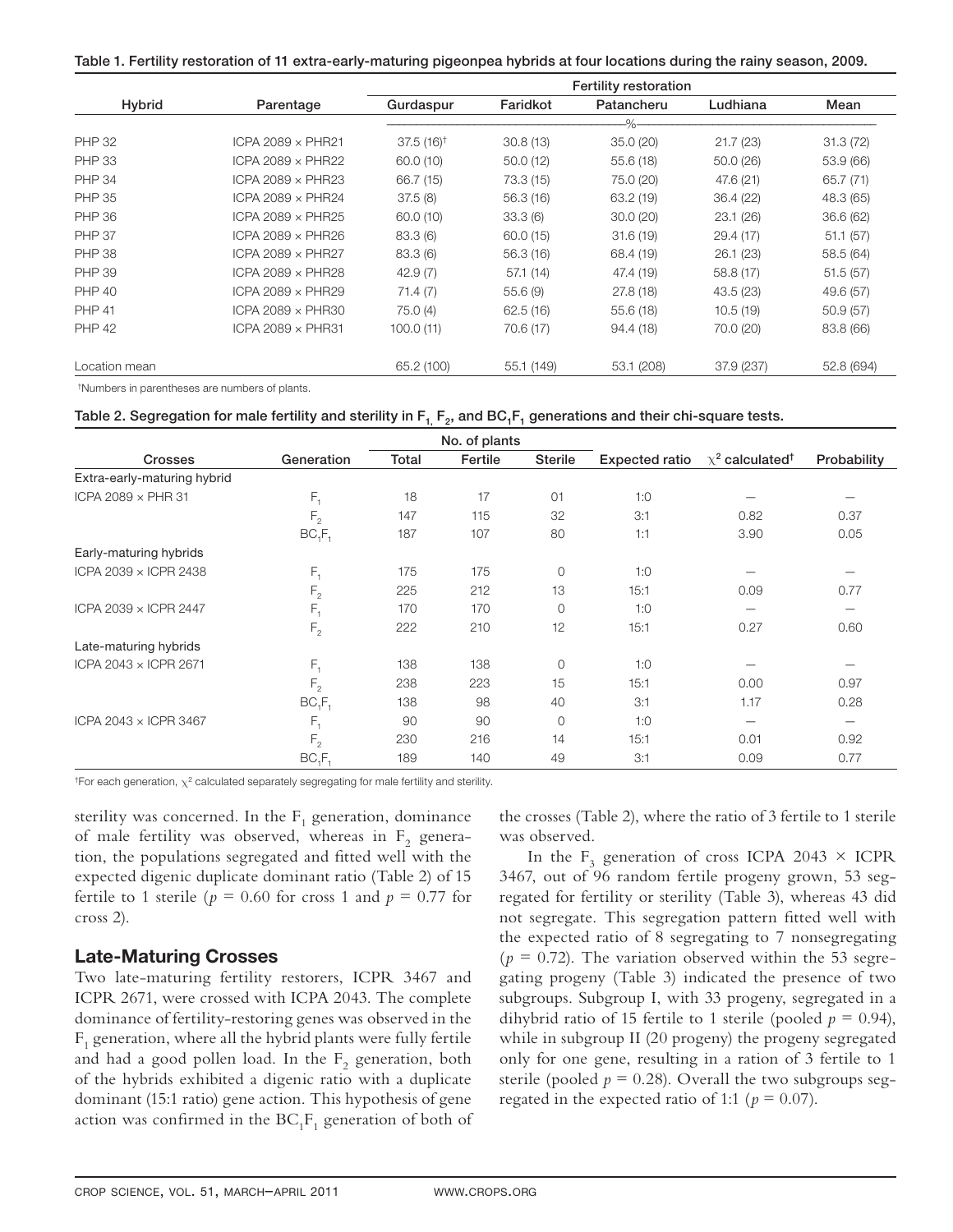Table 3. Segregation for male fertility and sterility in  $F<sub>2</sub>$  fertile progenies derived from the late-maturing cross ICPA 2043 × ICPR 3467.

| Progeny              |              | Number of plants |                |                                                      |      |  |  |  |
|----------------------|--------------|------------------|----------------|------------------------------------------------------|------|--|--|--|
| number               | <b>Total</b> | Fertile          |                | Sterile $\chi^2$ calculated <sup>†</sup> Probability |      |  |  |  |
| Group1 (15:1 ratio)  |              |                  |                |                                                      |      |  |  |  |
| 3                    | 35           | 34               | $\mathbf{1}$   | 0.69                                                 | 0.41 |  |  |  |
| 5                    | 22           | 21               | $\mathbf{1}$   | 0.11                                                 | 0.74 |  |  |  |
| 8                    | 31           | 29               | $\overline{c}$ | 0.00                                                 | 0.96 |  |  |  |
| 9                    | 31           | 29               | $\overline{c}$ | 0.00                                                 | 0.96 |  |  |  |
| 16                   | 33           | 32               | $\mathbf{1}$   | 0.58                                                 | 0.44 |  |  |  |
|                      |              |                  | $\mathbf{1}$   |                                                      |      |  |  |  |
| 20                   | 36           | 35               |                | 0.74                                                 | 0.39 |  |  |  |
| 22                   | 29           | 28               | 1              | 0.39                                                 | 0.53 |  |  |  |
| 23                   | 35           | 34               | $\mathbf{1}$   | 0.69                                                 | 0.41 |  |  |  |
| 24                   | 20           | 18               | $\overline{c}$ | 0.48                                                 | 0.49 |  |  |  |
| 25                   | 31           | 30               | $\mathbf{1}$   | 0.48                                                 | 0.49 |  |  |  |
| 27                   | 37           | 35               | $\overline{c}$ | 0.05                                                 | 0.83 |  |  |  |
| 29                   | 19           | 17               | $\overline{2}$ | 0.59                                                 | 0.44 |  |  |  |
| 30                   | 19           | 17               | $\overline{c}$ | 0.59                                                 | 0.44 |  |  |  |
| 31                   | 31           | 29               | $\overline{c}$ | 0.00                                                 | 0.96 |  |  |  |
| 34                   | 33           | 31               | $\overline{c}$ | 0.00                                                 | 0.96 |  |  |  |
| 35                   | 34           | 31               | 3              | 0.38                                                 | 0.54 |  |  |  |
| 42                   | 28           | 27               | $\mathbf{1}$   | 0.34                                                 | 0.56 |  |  |  |
| 47                   | 34           | 32               | $\overline{c}$ | 0.01                                                 | 0.93 |  |  |  |
| 50                   | 33           | 32               | $\mathbf{1}$   | 0.58                                                 | 0.44 |  |  |  |
| 53                   | 30           | 27               | 3              | 0.72                                                 | 0.40 |  |  |  |
| 54                   | 28           | 27               | $\mathbf{1}$   | 0.34                                                 | 0.56 |  |  |  |
| 55                   | 18           | 17               | $\mathbf{1}$   | 0.01                                                 | 0.90 |  |  |  |
| 56                   | 16           | 15               | $\mathbf{1}$   | 0.00                                                 | 1.00 |  |  |  |
| 58                   | 29           | 26               | 3              | 0.83                                                 | 0.36 |  |  |  |
| 59                   | 23           | 22               | $\mathbf{1}$   | 0.14                                                 | 0.71 |  |  |  |
| 63                   | 18           | 16               | $\overline{c}$ | 0.73                                                 | 0.39 |  |  |  |
| 67                   | 30           | 27               | 3              | 0.72                                                 | 0.40 |  |  |  |
| 72                   | 24           | 22               | $\overline{c}$ | 0.18                                                 | 0.67 |  |  |  |
| 73                   | 18           | 17               | $\mathbf{1}$   | 0.01                                                 | 0.90 |  |  |  |
| 79                   | 14           | 13               | $\mathbf{1}$   | 0.02                                                 | 0.89 |  |  |  |
| 89                   | 18           | 16               | $\mathbf{2}$   | 0.73                                                 | 0.39 |  |  |  |
| 90                   | 22           | 21               | 1              | 0.11                                                 | 0.74 |  |  |  |
| 95                   | 29           | 26               | 3              | 0.83                                                 | 0.36 |  |  |  |
| Pooled ( $n = 33$ )  | 888          | 833              | 55             | 0.00                                                 | 0.94 |  |  |  |
| Group II (3:1 ratio) |              |                  |                |                                                      |      |  |  |  |
| 11                   | 24           | 18               | 6              | 0.00                                                 | 1.00 |  |  |  |
| 12                   | 37           | 31               | 6              | 1.52                                                 | 0.22 |  |  |  |
| 13                   | 33           | 24               | 9              | 0.09                                                 | 0.76 |  |  |  |
| 14                   | 26           | 15               | 11             | 4.15                                                 | 0.04 |  |  |  |
| 18                   | 32           | 24               | 8              | 0.00                                                 | 1.00 |  |  |  |
| 32                   | 33           | 28               | 5              | 1.71                                                 | 0.19 |  |  |  |
| 33                   | 33           | 27               | 6              | 0.82                                                 | 0.37 |  |  |  |
|                      | 32           | 20               |                | 2.67                                                 |      |  |  |  |
| 36                   |              |                  | 12<br>7        |                                                      | 0.10 |  |  |  |
| 37                   | 30           | 23               |                | 0.04                                                 | 0.83 |  |  |  |
| 38                   | 33           | 25               | 8              | 0.01                                                 | 0.92 |  |  |  |
| 41                   | 44           | 33               | 11             | 0.00                                                 | 1.00 |  |  |  |
| 45                   | 34           | 27               | $\overline{7}$ | 0.35                                                 | 0.55 |  |  |  |
| 49                   | 33           | 25               | 8              | 0.01                                                 | 0.92 |  |  |  |
| 65                   | 28           | 24               | $\overline{4}$ | 1.71                                                 | 0.19 |  |  |  |
| 68                   | 21           | 18               | 3              | 1.29                                                 | 0.26 |  |  |  |
| 70                   | 27           | 21               | 6              | 0.11                                                 | 0.74 |  |  |  |
| 76                   | 21           | 18               | 3              | 1.29                                                 | 0.26 |  |  |  |
| 81                   | 16           | 13               | 3              | 0.33                                                 | 0.56 |  |  |  |
| 92                   | 18           | 14               | $\overline{4}$ | 0.07                                                 | 0.79 |  |  |  |
| 94                   | 18           | 13               | 5              | 0.07                                                 | 0.79 |  |  |  |
| Pooled $(n = 20)$    | 573          | 441              | 132            | 1.18                                                 | 0.28 |  |  |  |

 $\dagger \chi^2$  calculated between two segregating groups (15:1 versus 3:1) for 1:1 ratio is 3.19  $(p = 0.07)$ .

## **DISCUSSION**

In the present study three A lines with  $\rm A^{}_4$  cytoplasm were crossed to five fertility-restoring lines to study the inheritance of male fertility and two male-fertility-restoring genes segregating independently. In the extra-early hybrid (PHP 42), the fertility restoration was imparted by a single dominant gene, whereas in the other four hybrids, two dominant genes were involved in the expression of fertility restoration with duplicate dominant gene action. From the present studies, it appeared that the visual differences observed in pollen yield among the hybrid plants were linked to the number of fertility-restoring genes present in an individual. In the hybrid plants with two fertilityrestoring genes, the pollen load in the floral buds was similar to that of pure-line cultivars. In this context, it is worth mentioning that a late-maturing hybrid, ICPH 2671, which has two dominant fertility-restoring genes (Dalvi et al., 2008), has shown high stability of yield and fertility restoration in farmers' fields in seven diverse states of India and three provinces of Myanmar (Saxena and Nadrajan, 2010). On the contrary, when a single fertilityrestoring gene was present in the hybrids, they produced relatively fewer pollen grains and their fertility restoration was unstable in diverse environments. Hughes and Bodden (1977) also identified certain wheat (*Triticum aestivum* L.) lines with poor pollen production, and they concluded that the restorer parents with a single gene were responsible for their poor pollinating capacity. Saxena et al. (1981) studied the cytology of a partially male-fertile line of pigeonpea and reported that in such plants the breakdown of the tapetum was irregular and that there was no consistency in the extent and the site of degeneration of the tapetal tissues in different flowers and plants. The microsporogenesis of the present partially male-fertile plants of pigeonpea was not examined in this study, but it is likely that both pollen development and its release processes were defective. In both of the late-maturing pigeonpea hybrids, variation for pollen production was also observed within the  $\mathrm{F}_2$  populations. Since at the time we recorded the data on segregation the information on the pollen load was not considered important, we could not study its relationship with the stability of fertility restoration. Tang et al. (2007) also observed partially fertile plants in a sorghum [*Sorghum bicolor* (L.) Moench] population that segregated for fertility-restoring alleles, and they reported that full pollen fertility in a genotype essentially results from the presence of all the major and minor genes simultaneously. They further postulated that the partial male fertility in the plants resulted from the absence of some fertility restoring alleles at minor-effect loci, which perhaps separated from the major-effect restoring genes during segregation and assortment processes. The present study shows that for the production of high-yielding